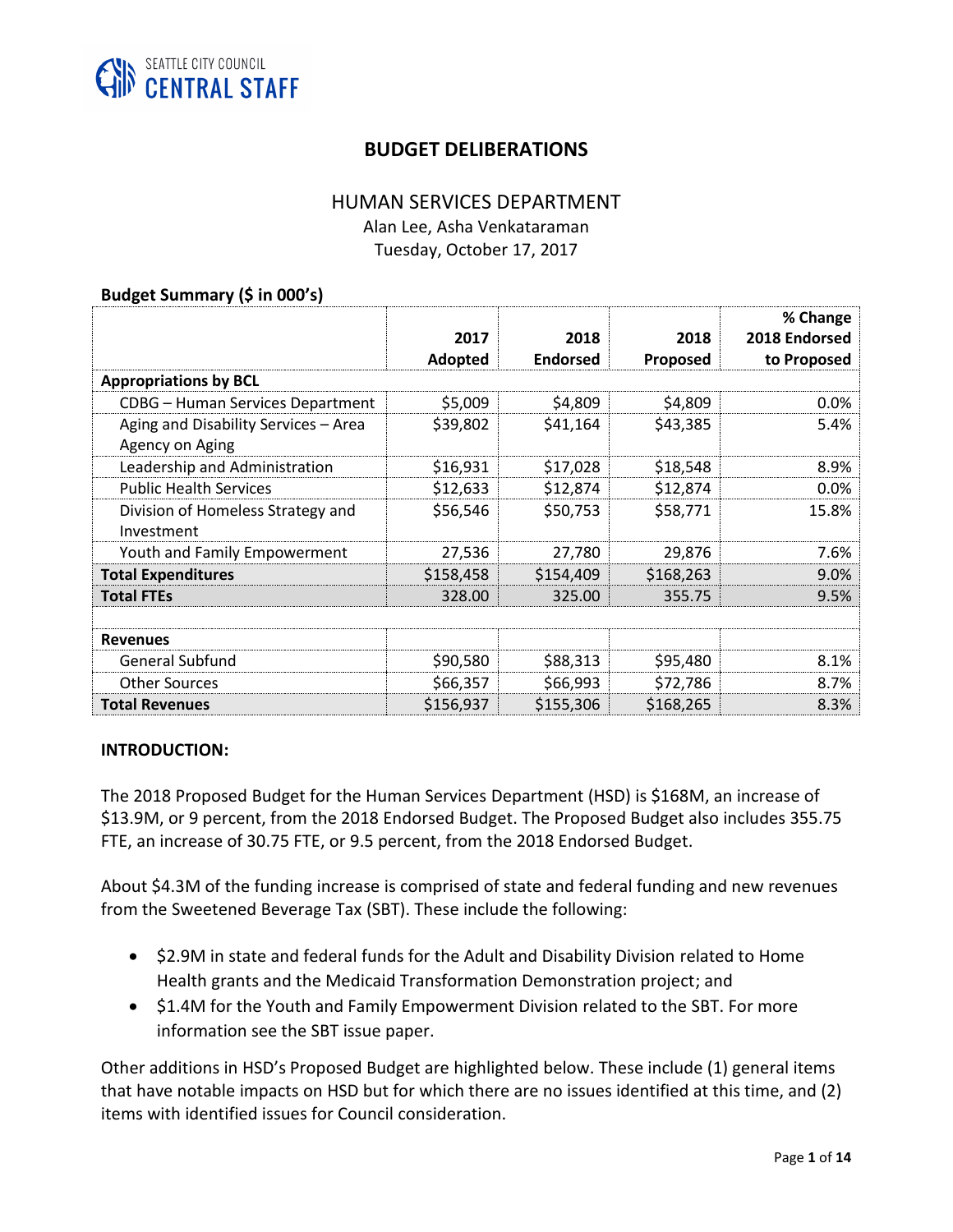### **GENERAL ITEMS:**

### **1. Age Friendly Seattle Office**

The Mayor's Office for Senior Citizens (MOSC) is a five-person office that is housed within HSD. The office provides direct information and assistance to older adult residents such as employment assistance. The Executive proposes to reorganize MOSC into a new Age Friendly Seattle Office (AFSO) that would take a policy-oriented approach to improving services for older adults instead of providing direct services. For example, the AFSO will work across City Departments and with local partners to promote hiring of older adults and engage in similar policy-level work. Initial outputs for this new office include ensuring one or more Age Friendly projects will occur in each Council District, and training 500 City staff in serving older adults and people with disabilities.

This change would add 0.5 FTE to the office and reclassify positions to match the new body of work, per Table 1 below. These changes would be made within existing funding appropriation authority.

| 2018 Endorsed (MOSC)              | 2018 Proposed (AFSO)               |  |
|-----------------------------------|------------------------------------|--|
| 1.0 FTE Human Services Supervisor | 1.0 FTE Strategic Advisor 1        |  |
| 1.0 FTE Program Intake Rep        | 1.0 FTE Human Services Coordinator |  |
| 1.0 FTE Program Intake Rep        | 1.0 FTE Human Services Coordinator |  |
| 1.0 FTE Program Intake Rep        | 1.0 FTE Management Systems Analyst |  |
| 0.5 FTE Volunteer Coordinator     | 1.0 Public Relations Specialist    |  |
| Total: 4.5 FTE                    | Total: 5.0 FTE                     |  |

### *Table 1: MOSC reclassifications*

MOSC social and civic programming will continue in the AFSO. MOSC services that will discontinue include employment related programs and information and assistance programs; these kinds of activities are found throughout the City at places such as City-funded Senior Centers. AFSO will also have funding that may go to contracts with organizations for such services.

## **2. Budget Legislation: Contractual Requirements**

Mayor Burgess transmitted proposed legislation in his budget package concerning HSD's performance measures and contracting. Since 2013, HSD has been incorporating Results Based Accountability (RBA) into its service investments strategies for contracts. RBA is a strategic tool used to measure contract outputs against desired results with an eye towards achieving ultimate outcomes, such as ensuring all people are able to age in place, or all people are free from genderbased violence. This legislation would codify HSD's usage of RBA, making it a requirement. The Director would retain discretion to approve contracts outside the RBA framework. The legislation also mandates HSD to employ pay-for-performance metrics in all contracts. If introduced, the Council will be considering this legislation as part of the legislation review process in the upcoming weeks.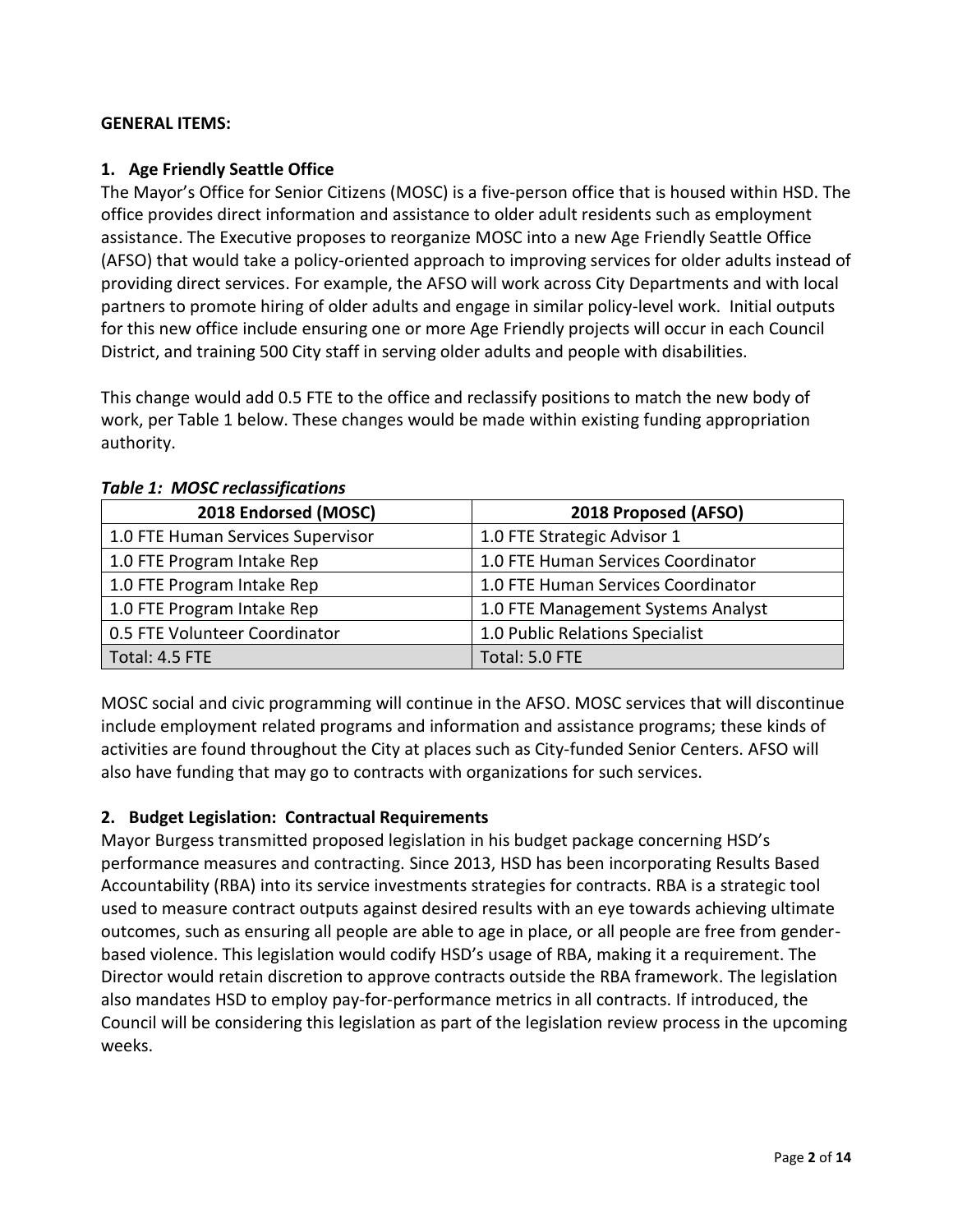## **3. Staffing for Data and Grants**

The Proposed Budget adds five staff positions to the Leadership and Administration Division (LAD) of HSD, in order to increase capacity for data analysis and grants processing. The proposed positions and costs are listed in Table 2 and detailed further below.

| <b>Position</b>                       | 2018 Proposed | <b>FTE</b> |
|---------------------------------------|---------------|------------|
| Management Systems Analyst (LAD)      | \$225,484     | 2.0        |
| Sr. Grants and Contracts Sp. (LAD)    | \$104,698     | 1.0        |
| Sr. Grants and Contracts Sp. (MODVSA) | \$38,672      | 1.0        |
| Sr. Grants and Contracts Sp. (HSI)    | \$102,933     | 1.0        |
| <b>Total</b>                          | \$471,787     | 5.0        |

*Table 2: Proposed Data and Grant Staffing Additions*

Two Management Systems Analysts (\$225,484, 2.0 FTE) are proposed for the Data Team, an increase of 67 percent (the team currently has three staff). The positions would support HSD's involvement in Citywide priorities such as Open Data, Privacy, Age-Friendly Seattle, data disaggregation, and Performance Dashboarding. HSD has indicated these staff are necessary to continue the shift of all investment areas to the RBA framework.

Three Grants and Contracts Specialists (\$246,303, 3.0 FTE) are proposed to be distributed within the LAD, the Mayor's Office on Domestic Violence and Sexual Assault (MODVSA), and Homeless Strategy and Investment Division (HSI). In part, contracting in 2017 has been unusually resource intensive due to the Homeless Investments Requests for Proposal (RFP), which will result in \$29M in contracts for 2018. In addition, HSD has indicated that Grants and Contracts Specialists should ideally maintain a workload of 8-10 contracts; all Divisions' Grants and Contracts Specialists currently have workloads above that threshold.

## **ISSUE IDENTIFICATION:**

## **1. Law Enforcement Assisted Diversion (LEAD) Program**

LEAD is a diversion program focused on reducing recidivism and improving psychosocial outcomes for people who have been or are at risk to be engaged in the criminal justice system for a Violation of the Uniform Controlled Substance Act (VUCSA) for low-level illegal drug offenses. The LEAD model involves a harm reduction approach to law enforcement and drug use, with cops linking willing potential offenders to social services, either at point of arrest or through a referral. LEAD's governing structure is comprised of the Public Defenders Association (PDA), the King County Prosecutor's Office, the Office of the Mayor, the City Council, King County Council, Evergreen Treatment Services, Seattle Police Department, the King County Sheriff's Office, the City Attorney's Office, the American Civil Liberties Union, and other community stakeholders.

LEAD began in Belltown and has grown to encompass all of the West and East Precincts. In 2016, the Council approved \$150,000 in ongoing funding to support LEAD expansion in the East Precinct. The 2017 Adopted Budget added 0.5 FTE for an attorney in the Law Department, funded by the PDA, to provide follow up to LEAD clients in Seattle; the 2018 Proposed Budget includes increasing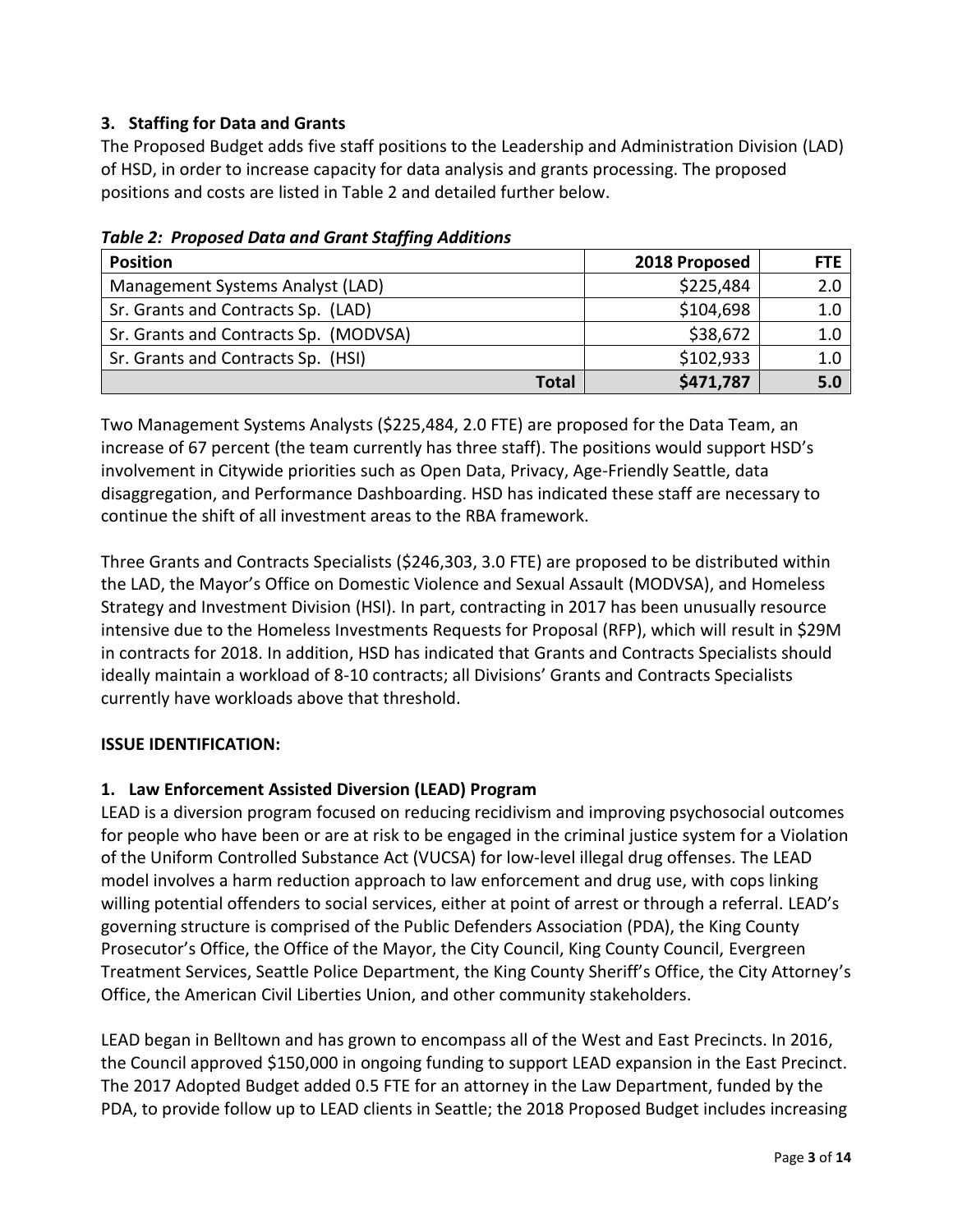a part-time asisstant paralegal to full time (0.5 FTE), also funded by the PDA, to assist the LEAD attorney. The position will track compliance and coordinate with the Municipal Court.

The 2018 Endorsed Budget includes \$996,600 in appropriations for the LEAD program. The 2018 Proposed Budget does not include any proposed changes to this program.

Councilmember proposals related to expanding LEAD are listed at the end of this memo, but are also reproduced here:

• **Expand LEAD (CMs Juarez, Johnson, and O'Brien)**

This proposal seeks to expand LEAD operations to encompass North Seattle.

• **Add \$1,000,000 for the LEAD program (CM Sawant)**

This funding would support LEAD expansion into North and South Precincts.

• **Add \$1,000,000 for the LEAD program (CM Bagshaw)**

This funding would support LEAD expansion City wide.

• **Direct the Executive to propose a plan for LEAD expansion (CM Bagshaw)**

This would direct, via a statement of legislative intent (SLI) City of Seattle members of the LEAD Policy Coordinating Group to propose a plan for City-wide expansion of LEAD by the end of 2019, due June 30, 2018.

### **2. Heroin and Prescription Opiate Task Force Recommendations**

In 2016, King County Executive Constantine, former Mayor Murray, and other local mayors convened the Heroin and Prescription Opiate Addiction Task Force, co-chaired by leadership from King County's Behavioral Health and Recovery Division and Public Health-Seattle & King County. The Task Force made many recommendations categorized in three broad areas, including (1) prevention measures such as education, and medication safe storage and disposal; (2) treatment expansion and enhancement, including increasing the availability of buprenorphine and all modalities of substance use disorder treatment; and (3) strengthening user health services and preventing overdoses through further distribution of naloxone and the establishment of at least one Community Health Engagement Location (CHEL site) in Seattle, and one in South King County.

### Current Investments

The City's current investments in our annually renewed contract for Public Health – Seattle & King County that align with Task Force recommendations include the following:

- \$576,000 for methadone-related treatment; and
- \$105,000 for "Bupe First" Public Health clinic, added by the Council in 2017, for buprenorphine-related treatment.

HSD also provides funding for the following substance use disorder services outside of the City's Public Health contract:

• \$140,000 for case management services for individuals with chronic chemical dependency issues, primarily chronic alcoholism;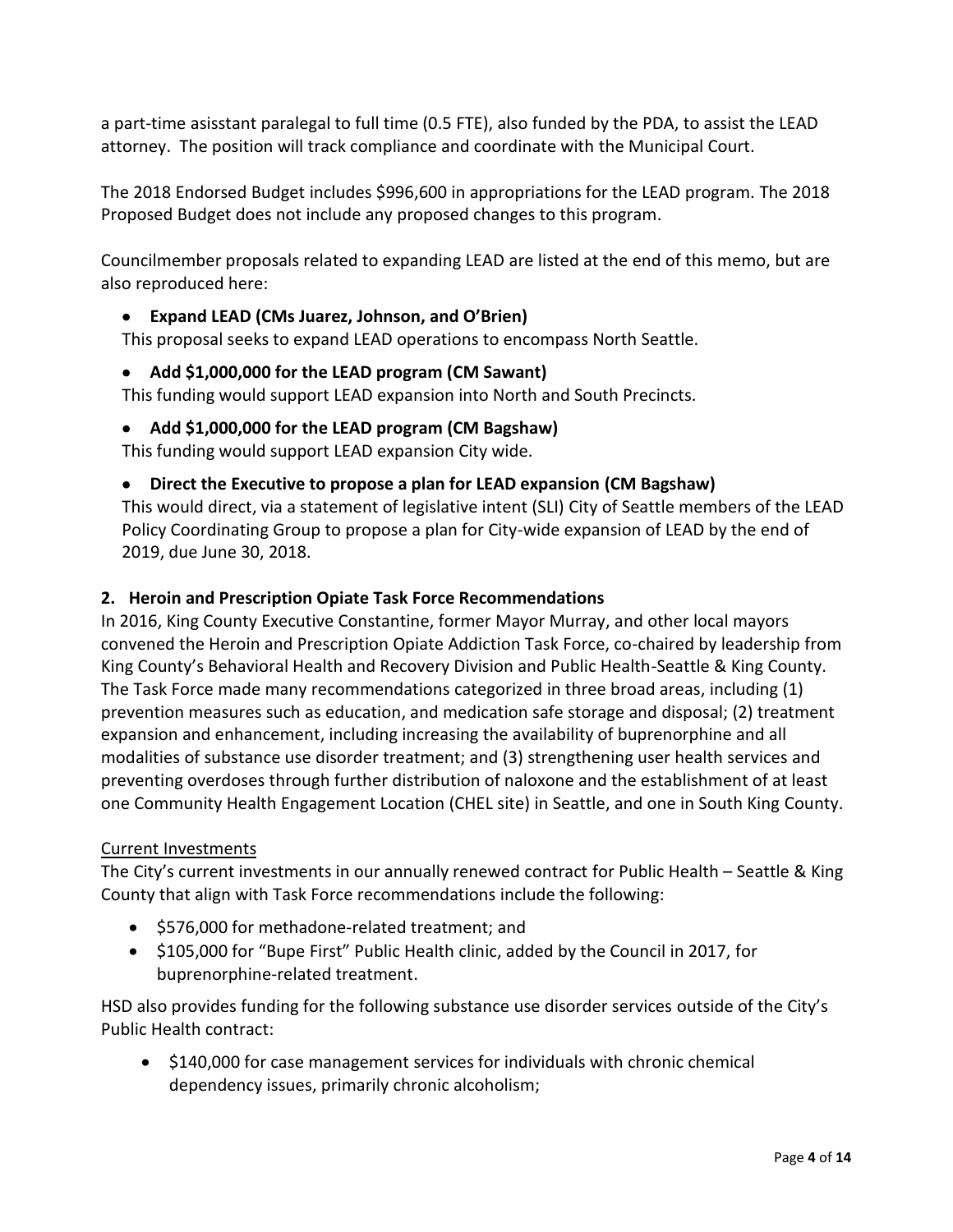- \$198,000 for youth engagement services for homeless individuals with a substance use disorder; and
- \$90,000 for family-based treatment for adolescents and their parents.

## Community Health Engagement Location sites (CHELs)

The Council has expressed interest in Community Health Engagement Location sites (CHELs). Services provided by CHELs encompass several key health and social services for people suffering from addiction, including supervised consumption of drugs, overdose prevention, medical care and health care access, needle exchange, health promotion, behavioral health treatment, and social services. In 2017 the Executive in its response to [Statement of Legislative Intent 219-1-B-1-2017](https://seattle.legistar.com/MeetingDetail.aspx?ID=502623&GUID=A309EA96-216E-4F59-82D5-2088D96A1C96&Options=&Search=) provided estimated costs for the establishment of CHELs, which range from \$1.1M to \$2M, depending on features and co-located services.

Although the King County Executive, the former Mayor, the Board of Health, and the City Council have expressed support for opening two CHELs, the following political developments in 2017 may complicate any site opening in either Seattle or the County:

- In July 2017, the King County Council prohibited the use of any Mental Illness and Drug Dependency (MIDD) funding for safe consumption sites in a given jurisdiction in King County unless authorized by the local government; MIDD revenues are a primary source of funding for the Task Force recommendations. Several cities including Renton, Bellevue, Federal Way, Auburn, and Kent, have passed ordinances forbidding safe consumption sites. This measure makes siting of a safe consumption site outside of the City highly unlikely for the foreseeable future.
- Initiative 27, seeking to ban the establishment of CHELs throughout King County, qualified for the February ballot in 2018. Protect Public Health, a coalition of public health advocates, filed a lawsuit in August seeking to invalidate I-27, arguing that a citizen's initiative should not supplant public health policy. The City joined the lawsuit.

There are several Councilmember proposals related to safe consumption sites listed at the end of this memo, but are also reproduced here:

• **Add \$500,000 to support capital costs and \$500,000 to support operating costs for a Safe Consumption Site (CM González)**

This funding would be used to support the creation of a safe consumption site within the City limits. The facility will be funded and operated in conjunction with Public Health  $-$ Seattle & King County and will provide basic medical treatment, wraparound social services and case management, and other services.

• **Add \$2,000,000 to Finance General to be used for the creation of a Safe Consumption Site (CM Sawant)**

This funding would be held in reserve for future Council appropriation for HSD to engage with Public Health – Seattle & King County in furtherance of siting a CHEL if County funds are not available.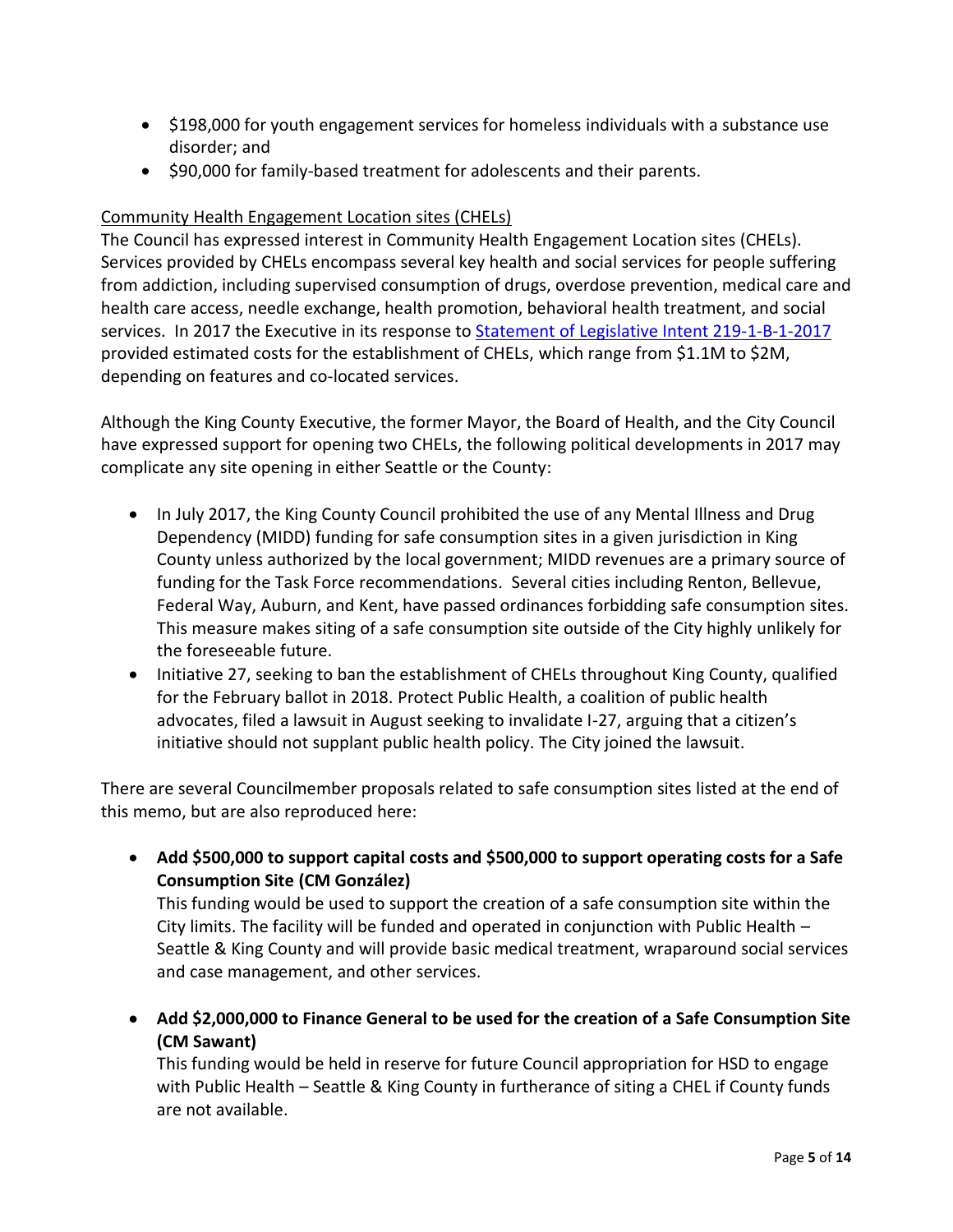• **SLI directing HSD and FAS to assess the feasibility for a Safe Consumption Site** (**CMs Johnson and Juarez)**

This would direct HSD and FAS to address the following areas of concern: siting, estimates for operations, and how a partnership with King County would function.

## **3. Homelessness**

The 2018 Proposed Budget for the Homelessness Strategies and Investment Division is \$58.8M, an increase of \$8M, or 15.8 percent, from the 2018 Endorsed Budget of \$50.8M. About \$3.6M of the increase reflects increase in appropriation authority for new child care facilities for Community Development Block Grant (CDBG) funds. The remaining \$4,867,280 in additional appropriation authority is for uses that will support the continuation of the Pathways Home strategy as well as fund new approaches to homelessness; some of these activities are highlighted in Table 3 below. For discussion of unauthorized encampment removals, please see the Budget Deliberation paper on the Homelessness Emergency Response program.

| <b>Description of Proposed Changes</b>                             | 2018 Proposed | <b>FTE</b> |
|--------------------------------------------------------------------|---------------|------------|
| Authorized Encampments: Continuation at Myers Way, Licton Springs, |               |            |
| Georgetown                                                         | \$936,000     | 0.0        |
| Authorized Encampments: Enhancements at Othello, Interbay, Ballard | \$272,000     | 0.0        |
| <b>Housing Resource Center</b>                                     | \$300,000     | 0.0        |
| <b>Enhanced Shelter (Compass Housing Alliance)</b>                 | \$1,160,000   | 0.0        |
| <b>HMIS Scan Cards</b>                                             | \$23,040      | 0.0        |
| Administrative Specialist II                                       | \$83,220      | 1.0        |
| Planning and Development Specialist II                             | \$115,526     | 1.0        |
| Management Systems Analyst (Coordinated Entry for All)             | \$113,521     | 1.0        |
| <b>Strategic Advisor 2 - Communications</b>                        | \$150,556     | 1.0        |
| Vehicular Living strategies                                        | \$800,000     | 0.0        |
| <b>Total</b>                                                       | \$3,953,863   | 4.0        |

### *Table 3: Highlights of Proposed Funding for Homelessness*

Below are more detailed descriptions of the program funding highlights:

### Authorized Encampments

The 2018 Proposed Budget requests additional funding for the ongoing operation of all authorized encampments, including \$936,000 for the three new authorized encampments at Georgetown, Myers Way, and Licton Springs. These encampments were established in 2017, joining the Ballard, Interbay, and Othello sites to bring total encampment capacity to 245 spaces (tents and tiny houses). Proposed funding of \$272,000 for Ballard, Interbay, and Othello will support additional case management, site moves anticipated later this year, and construction of additional tiny houses.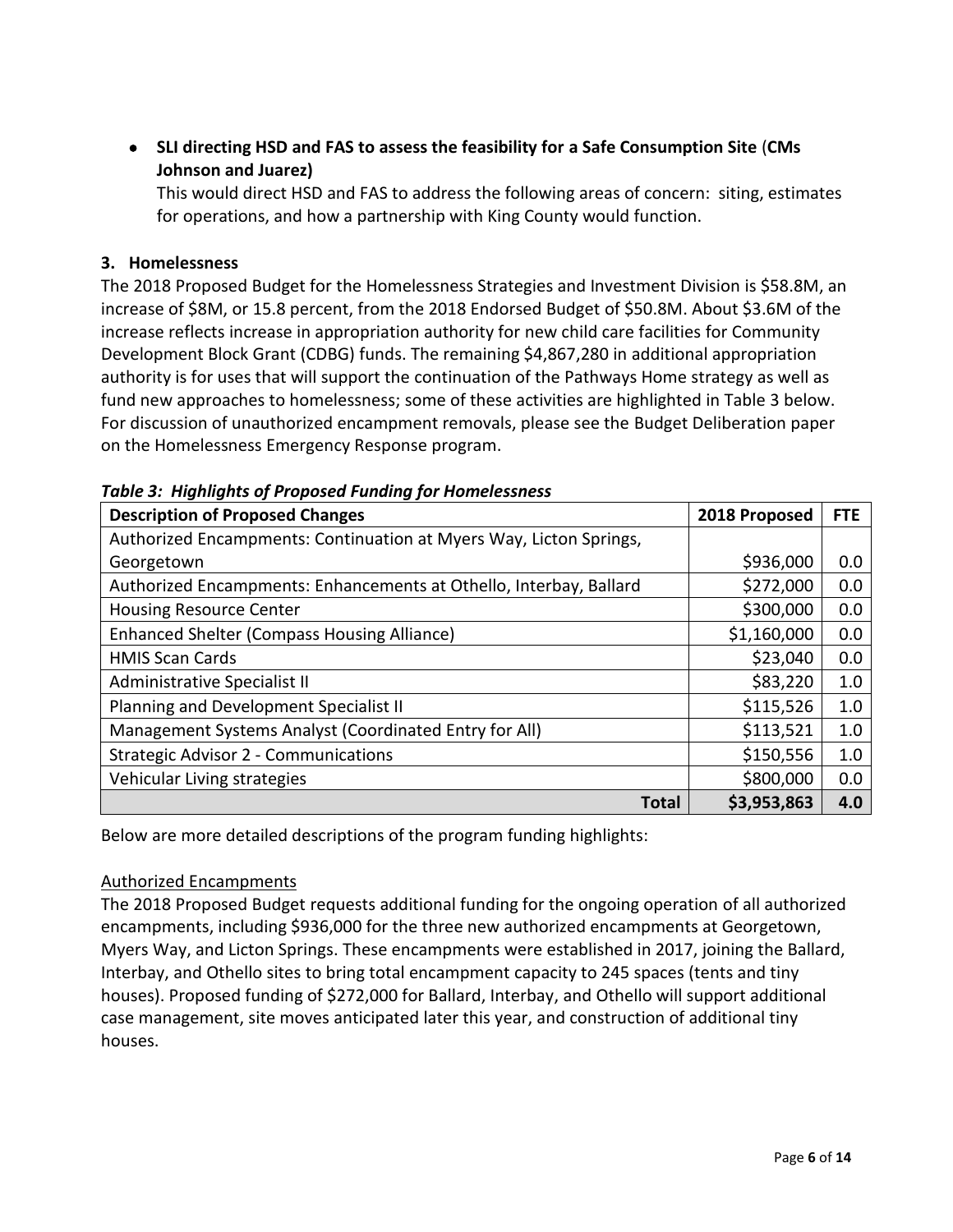### Housing Resource Center

The Housing Resource Center (HRC) will be a business-to-business intermediary organization between homelessness service providers and property owners and managers, and will replace the Landlord Liaison Project. The Proposed Budget adds \$300,000 to the City's contribution to the total budget of the HRC (\$1,545,000), with King County contributing \$550,000 (\$250,000 from the Veterans and Human Services Levy), and United Way of King County contributing \$225,000. The City has conducted direct outreach to the private market and non-profit property owners to elicit feedback and build trust in the program.

### Enhanced Shelter

The 2018 Proposed Budget adds \$1,160,000 to augment base funding of \$640,000 for the Compass at First Presbyterian Shelter, which has 100 beds for 24-hour low-barrier shelter with three housing navigators. The proposed budget does not change appropriations for the Navigation Center; funding in the amount of \$1.3M for the Navigation Center is anticipated from King County pending the outcome of the 2018 renewal of the Veterans and Human Services Levy.

### HMIS Scan Card pilot

The 2018 Proposed Budget adds \$23,040 in new appropriations for an HMIS scan card pilot to complement repurposed CDBG funds (\$100,000). The pilot would seek to replicate the programming of jurisdictions such as Las Vegas by establishing the use of scan cards among providers to increase efficiency of service delivery and ensure accuracy of data. A scan card system, such as that deployed successfully in Salt Lake City and other communities, can potentially reduce duplicative data and has been shown to facilitate expedient delivery of available services, including housing.

### Staffing

The proposed ongoing funding includes four positions, three existing positions and one new positions.

- \$83,220 for an Admin Specialist 2, added in 2017 as a part of the Bridging the Gap plan. This position serves as the administrative function for the planning and development unit in HSI; the budget increases the position to fulltime and ongoing.
- \$115,526 for a Planning and Development Specialist, added in 2017 as a part of the Bridging the Gap plan. The Planning and Development Specialist works on projects associated with Bridging the Gap, including encampments.
- \$113,521 for a Management Systems Analyst, hired earlier this year to provide support for Coordinated Entry for All (CEA). This position is responsible for supporting the By Name List strategy, and is embedded within the County.
- \$150,556 for a Strategic Advisor 2. This new position would join the external relations team to serve as a communications advisor, specifically manage homelessness program communications, and act as a liaison to Council.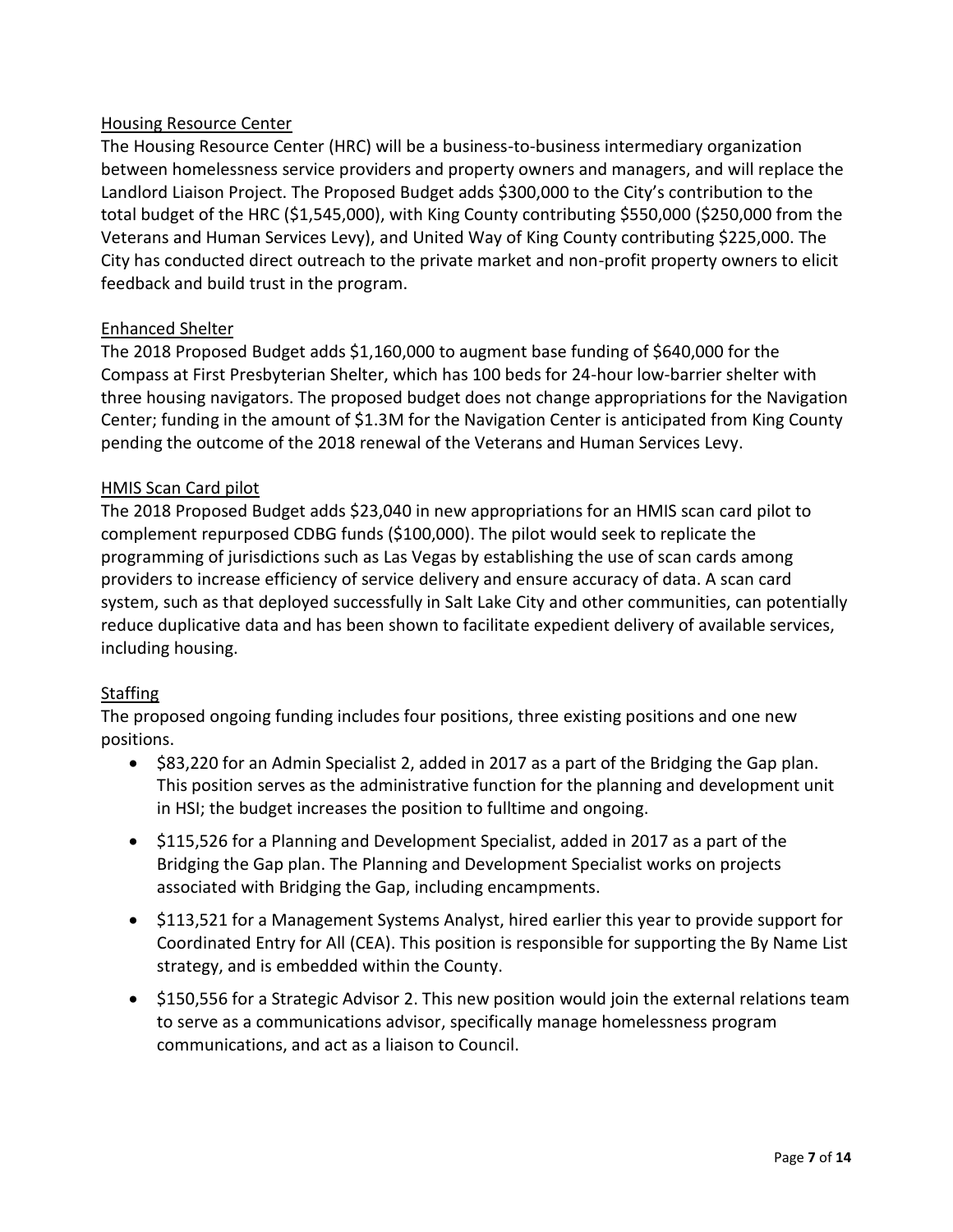## Vehicular Living Strategies

This proposed funding is set aside for to-be-determined solutions to address people living in their vehicles. About \$50,000 of this funding is intended to pay for a survey of people who live in their vehicles to augment data from last year's [Homeless Needs Assessment.](https://www.documentcloud.org/documents/3480319-City-of-Seattle-Homeless-Needs-Assessment-March.html) The remainder is meant to fund strategies such as targeted outreach, safe parking, Rapid ReHousing, or some combination thereof to assist vehicular residents.

### Homeless Investments Request for Proposal

Nearly \$30M of the City's homelessness investments will be distributed via the Homeless Investments Request for Proposal (RFP) for all intervention areas. Applications were accepted through September 5, 2017. Investment amounts in intervention areas for 2018 will not be known until the close of the RFP process in December 2017. Funding for contracts begin January 1, 2018.

### *Table 4: Homeless Investments RFP*

| <b>Intervention Type</b>            | <b>RFP Ceiling</b> |
|-------------------------------------|--------------------|
| Capital                             | \$500,000          |
| Diversion                           | \$4,000,000        |
| <b>Emergency Services</b>           | \$16,000,000       |
| Prevention                          | \$3,000,000        |
| Outreach                            | \$4,500,000        |
| <b>Permanent Supportive Housing</b> | \$3,000,000        |
| Rapid ReHousing                     | \$8,000,000        |
| <b>Transitional Housing</b>         | \$2,000,000        |

### **Options:**

- A. Amend the Proposed Budget to shift and/or add funding to HSD for homelessness programs.
- B. Approve the 2018 budget as proposed.

### **4. Creation of the Office of Homelessness Emergency Response (OHER)**

Please see the Office of Homelessness Emergency Response paper for more information.

### **5. Budget Performance Measures**

HSD participates in the City's pilot project around budget performance measures in five areas:

### 1. Domestic Violence and Sexual Assault Support: Addressing Gender Based Violence

The 2018 Proposed Budget contains \$3,155,626 for services and programs to address domestic violence, sexual assault, commercial sexual exploitation, prevention, intervention, coordinated response, and accountability programs. The goal is to increase access for survivors of genderbased violence and their families, specifically those in marginalized communities. HSD aspires to serve 3,000 clients a year through investment in direct supportive services. HSD served 2,548 clients in 2014 at a cost of \$1,763 per client and increased to serving 2,627 clients in 2015 at a lower cost of \$1,731. In 2016, HSD served over 4,000 clients, at the lowest cost per client, at \$584.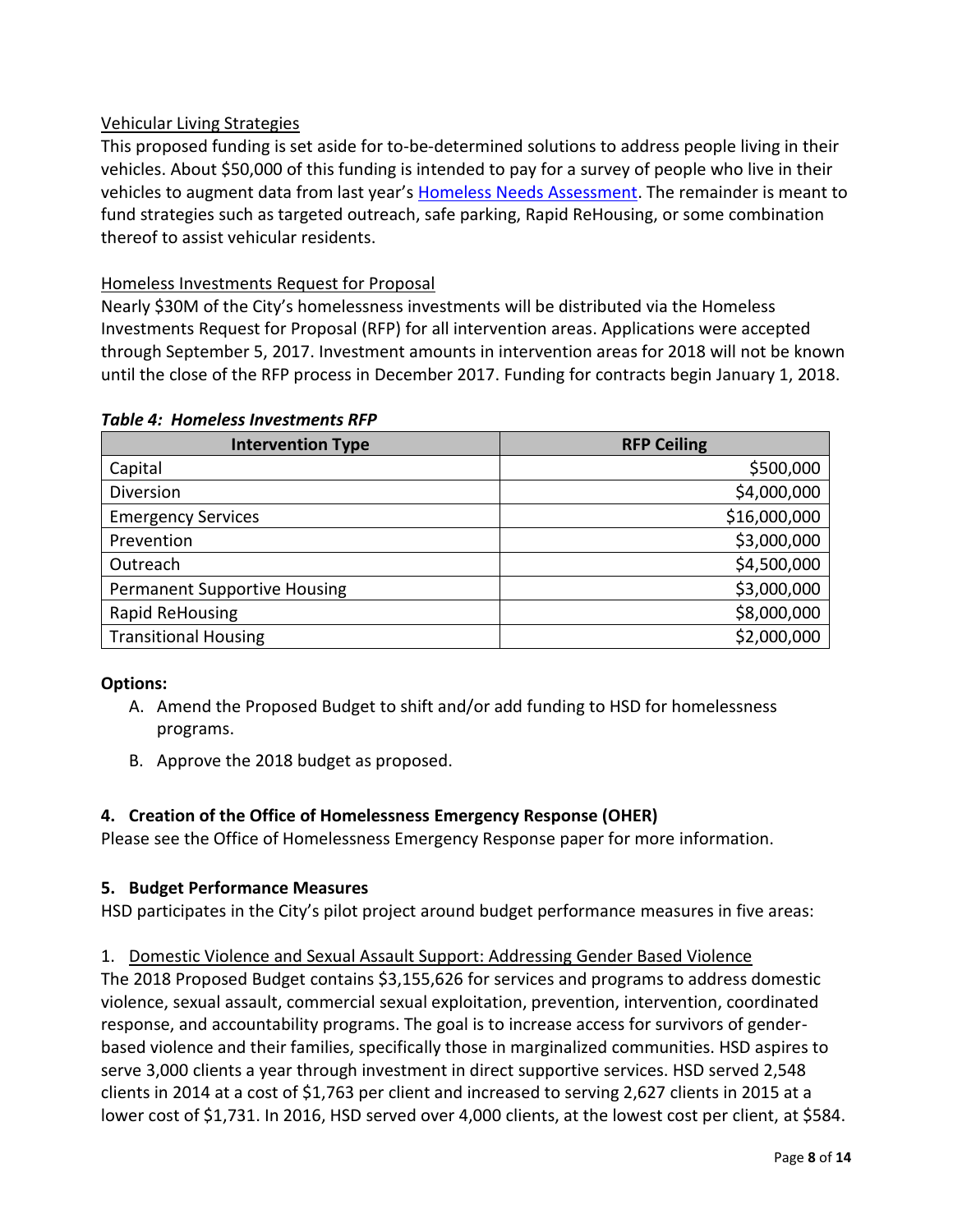Services in 2017 and 2018 are estimated to serve 2,948 clients per year at a cost of \$1,070 per client.

2. Emergency Meals: Emergency Meals to Persons and Families without Sufficient Resources The 2018 Proposed Budget contains \$461,735 for emergency meal programs for homeless or lowincome people. The goal is to provide enough emergency meals to those without sufficient resources. HSD aspires to serve 5,000 people a year through investment in programs providing emergency meals. In 2014, HSD served 340,138 individuals at a cost of \$1.48 per client. That number increased by over 200,000 people in 2015, with meals to 544,036 people at a cost of \$1.11 per client. In 2016, that number increased by over 230,000 people, with meals to 778,692 people at a cost of \$.84 per person. Services in 2017 and 2018 are estimated to serve 467,330 people, at a cost of \$1.24 in 2017 and \$.99 in 2018.

## 3. Homeless Shelters: Provide Shelter and Access to Housing Options for Homeless Persons and Families

The 2018 Proposed Budget contains \$16,985,426 to reduce unsheltered homelessness and increase permanent exits to housing. The goal is to decrease the length of stay in homeless shelters and decrease the rate of shelter clients returning to homelessness. For emergency shelter, HSD aspires to have a length of stay of 30 days for single adults and families, an 8 percent return rate to homelessness for single adults and families, and 50 percent exit rate for single adults and youth and young adults to permanent housing. From 2014 to 2016, the actual length of stay increased from 43 to 45 days, the return rate to homelessness increased from 1.69 percent percent to 1.94 percent, but the percentage of exits to permanent housing increased from 9.73 percent to 13.6 percent. With the implementation of Pathways Home, the estimate for length of stay is 45 days in 2017 but drops to 20 days in 2018. The percentage of returns to homelessness is anticipated to increase to 10 percent for both 2017 and 2018, and the percentage of exits to permanent housing is expected to increase to 40 percent for both 2017 and 2018.

# 4. Senior Centers: Older Adults Improve Their Health through Senior Center Participation

The 2018 Proposed Budget contains \$1,635,418 for senior centers. The goal is to increase the number of older adults participating in Senior Center programs, specifically older adults of color. HSD does not have a set number of seniors it aspires to serve, but in 2014, HSD served 12,396 senior center participants, increasing to 12,449 in 2015, and 12,505 in 2016. HSD estimates serving 12,650 seniors in 2017 and 12,700 in 2018. The percentage of participants of color has increased from 29 percent in 2014 to 45 percent in 2015 and to 58 percent in 2016. HSD estimates 50 percent in 2017 and 2018. The percentage of participants reporting improved health has been about 96 percent from 2014 to 2016, and is estimated to remain at 96 percent in 2017.

# 5. Youth Employment: Provide youth and young adults with meaningful employment opportunities

The 2018 Proposed Budget contains \$4,298,391 for the Seattle Youth Employment Program to offer underserved youth and young adults meaningful employment opportunities. HSD provides funding for 450 internships and short-term entry level jobs. For 2017, HSD aspires to place all 450 youth in internships by the end of the year. In 2014, HSD placed 446 youth at a cost of \$7,935 per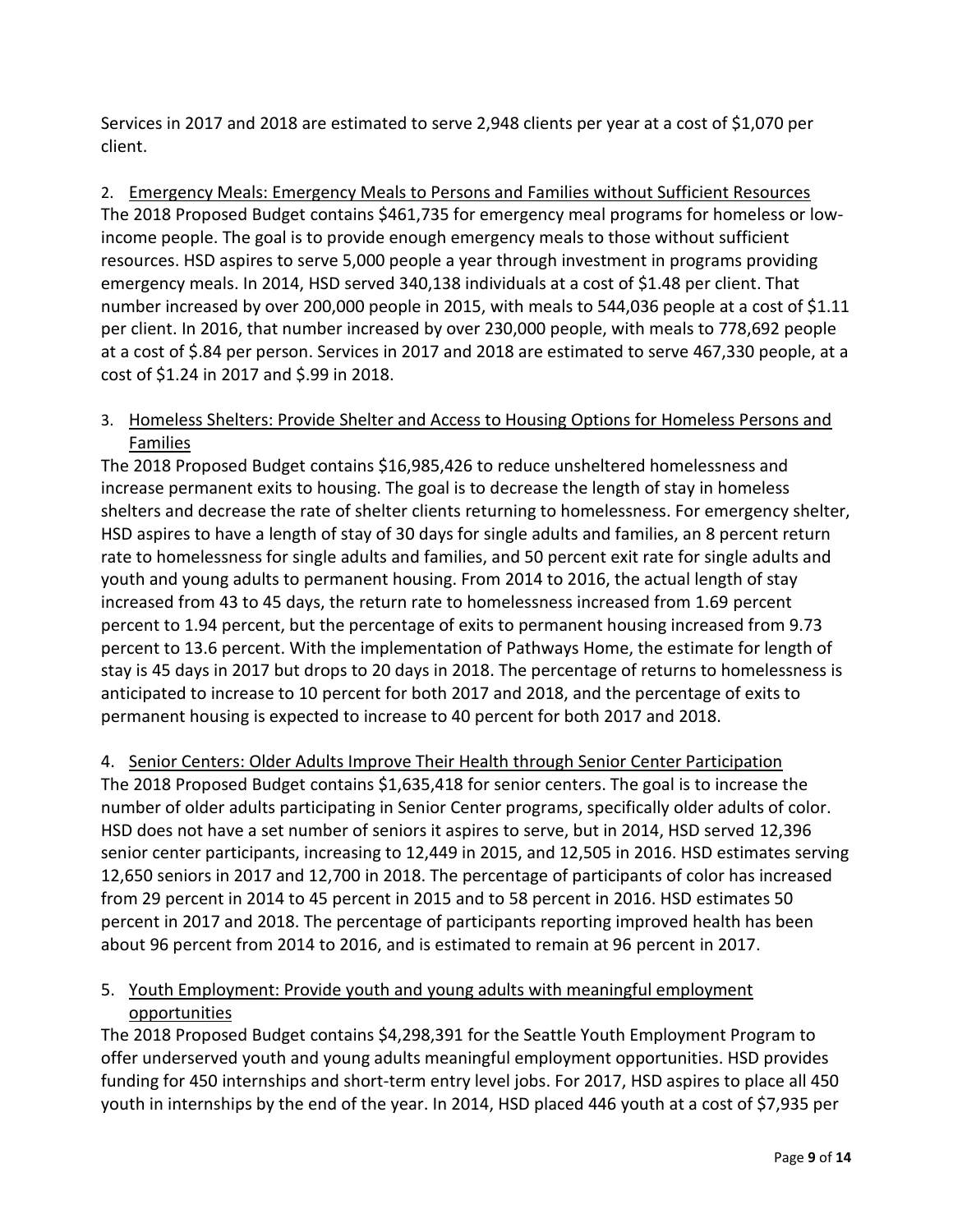youth. That number increased to 470 in 2015 at a cost of \$8,802 per youth. In 2016, the number increased again to 509, at a cost of \$6,527 per youth. In 2017 and 2018, HSD estimates it will place 450 youth in internships, at a cost of \$9,027 in 2017 and \$9,552 in 2018.

## **BUDGET ACTIONS PROPOSED BY COUNCILMEMBERS AS OF 10/09/17:**

### Homelessness

### **1. Ensure safe and confidential data collection (CM Herbold)**

This proposal seeks to protect the privacy and safety of program recipients whose information is entered in the Homeless Management Information System (HMIS) by ensuring safe and confidential data collection.

### **2. Provide funds for facilities and utilities that serve houseless populations (CM Harris-Talley)**

This proposal seeks to provide facilities and utilities such as 24 outdoor storage lockers at community centers; community-based facilities, such as Urban Rest Stops, that provide no-cost services including showers, laundry, and restrooms; and public phones and internet access.

### **3. Add funding for authorized encampments (CM Sawant)**

This funding would provide more support to the operations of authorized encampments by funding additional FTE for encampment staff and counselors.

### **4. Add \$500,000 for the Lazarus Day Center (CMs González and Sawant)**

This funding would meet additional capital costs of the construction of the new location for the Lazarus Day Center.

### **5. Add \$1,871,266 for vehicular living (CM O'Brien)**

This funding would support personnel costs (\$855,286), including security, outreach and case management, and amenities and utility costs such as portable toilets, water and garbage services (\$1,005,980) to address the needs of vehicular residents through a safe parking program and other forms of support.

### **6. Add \$588,000 for the Accelerator YMCA and YouthCare Pathways Program (CM González)**

This funding would support housing facilities and shelter for homeless youth and homeless foster youth.

## **7. Add \$450,000 for preparing homeless youth for education and employment opportunities (CM Bagshaw)**

This funding would support low barrier training for homeless youth to participate in job training and access GRE or certificate programs and low barrier skill building.

### **8. Add \$400,000 for the Homeless Childcare Program (CM González)**

This funding would continue funding for the Homeless Child Care program that provides child care vouchers to homeless Seattle families so that they can complete critical housing and stabilization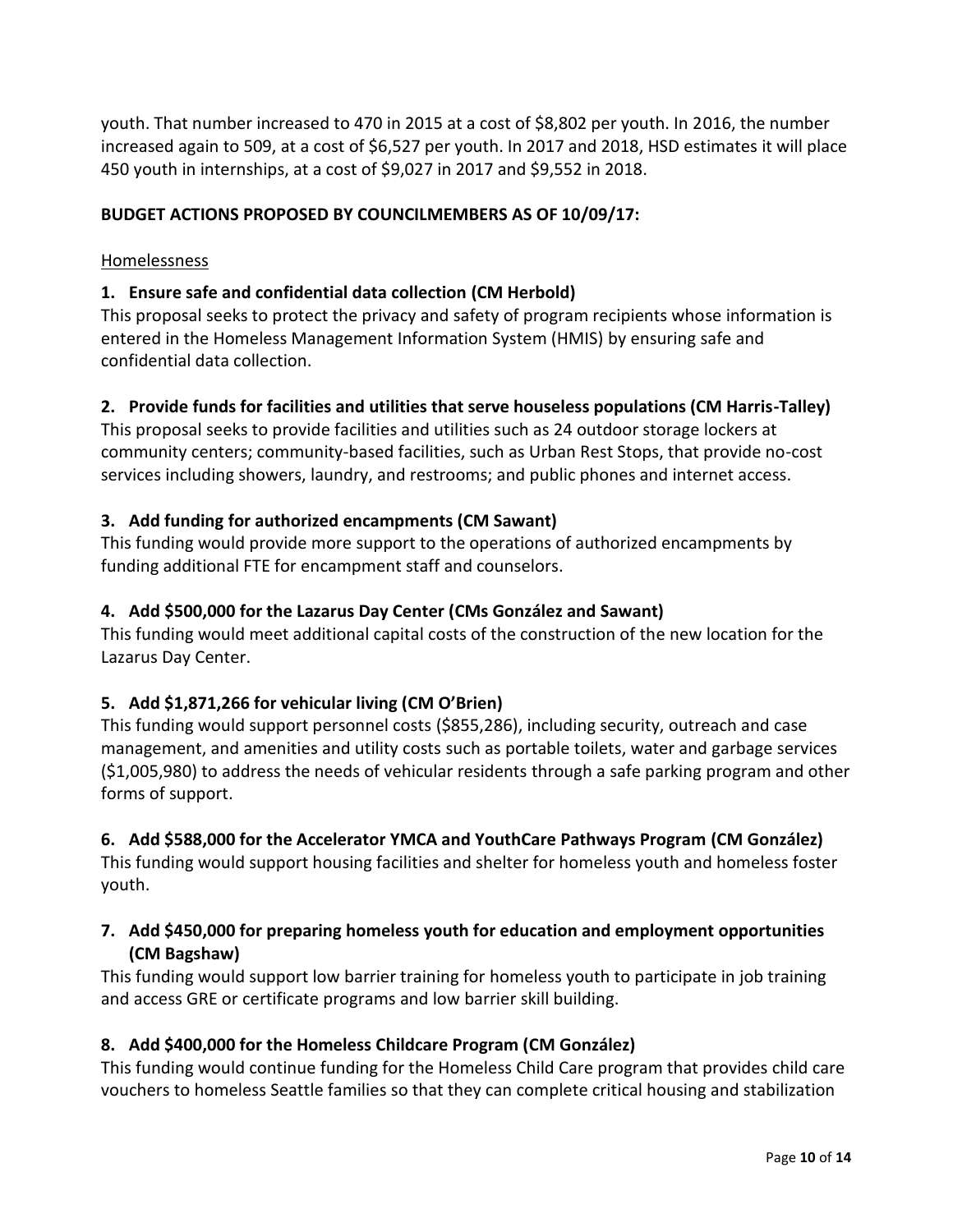activities. The funding will also support intensive case management services, navigation to longterm subsidies, and training support for child care providers who work with vulnerable children.

## Public Health

# **9. Add \$161,000 for the Public Health-Seattle & King County Buprenorphine Pathway Project (CM Bagshaw)**

This would pay for a dedicated prescriber in order to increase access and efficiency in the delivery of Medication Assisted Treatment for individuals suffering from opiate use disorder. The "Bupe First" pilot program has a waitlist of 135 clients awaiting medication assisted treatment.

## **10. Add \$500,000 to support capital costs and \$500,000 to support operating costs for a Safe Consumption Site (CM González)**

This funding would be used to support the creation of a safe consumption site within City limits. The facility will be funded and operated in conjunction with Public Health – Seattle & King County and will provide basic medical treatment, wraparound social services and case management, and other services.

## **11. Add \$2,000,000 to Finance General to be used for the creation of a Safe Consumption Site (CM Sawant)**

This funding would be held in reserve for future Council appropriation to HSD to engage with Public Health – Seattle & King County in furtherance of siting a CHEL and made available for a Safe Consumption Site if County funds are not available.

## **12. SLI directing HSD and FAS to assess the feasibility for a Safe Consumption Site (CMs Johnson and Juarez)**

This would direct HSD and FAS to address the following areas of concern: siting, estimates for operations, and how a partnership with King County would function.

### Domestic Violence And Sexual Assault

**13. Add \$60,000 for support services for survivors of commercial sexual exploitation (CM Juarez)** This funding would support low barrier drop-in services, client assistance, recovery programming, mobile advocacy, and chemical dependency assessments, specifically for survivors of commercial sexual exploitation along Aurora Ave N.

## **14. Add \$200,000 to support emergency shelter and advocacy for survivors of domestic violence (CMs González and Sawant)**

This funding would backfill state funds lost by a downtown facility operated by the YWCA. The funds would allow the facility to keep 13 emergency shelter units in service and provide culturally appropriate domestic violence services for communities of color.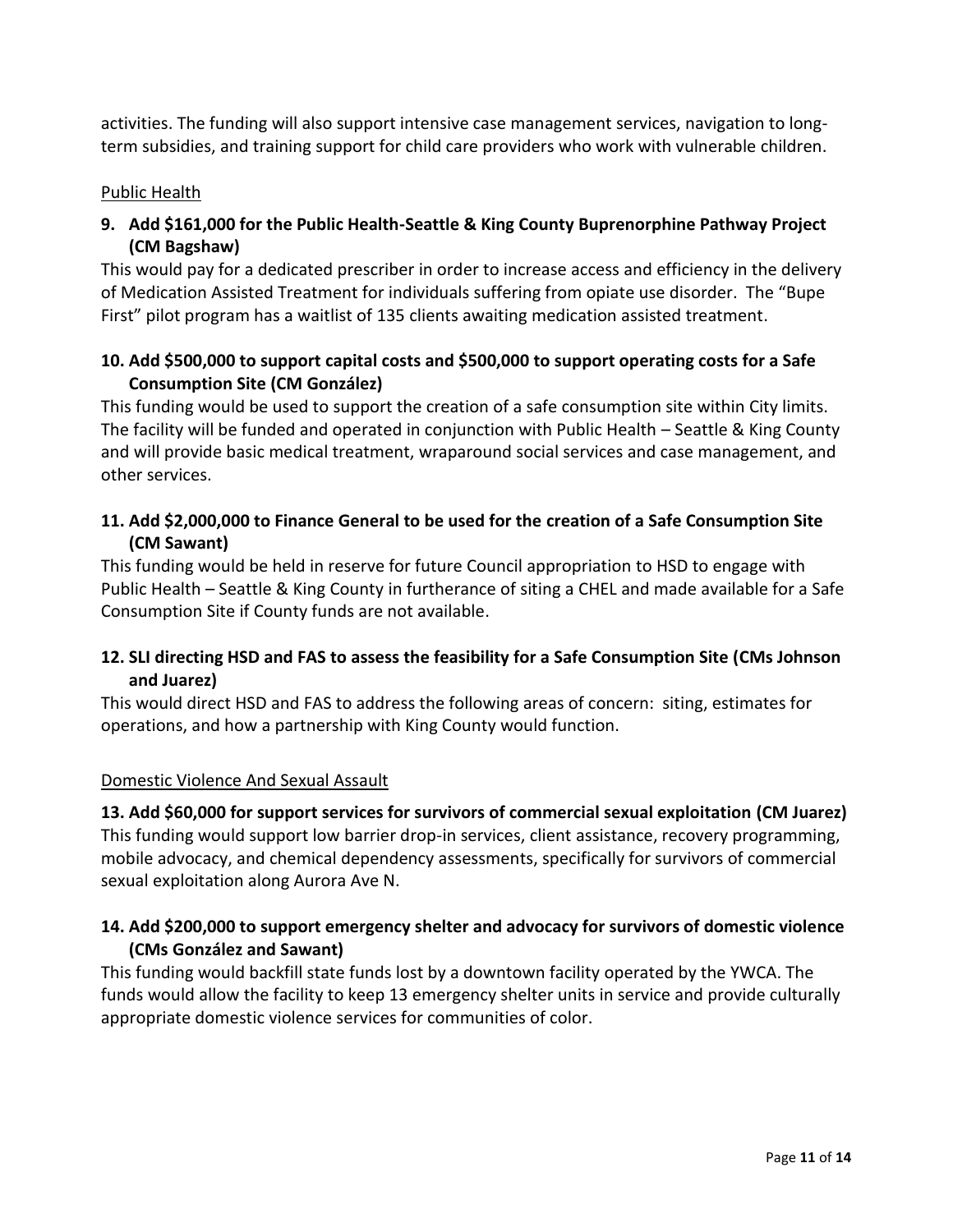## **15. Add \$300,000 for legal representation of survivors of domestic violence and sexual assault (CM González)**

This funding would allow community based organizations to have two positions providing legal representation to survivors in civil and criminal proceedings. One specific area of need is legal representation and the appointment of counsel in Sexual Assault Protection Order cases under the [Revised Code of Washington](https://app.leg.wa.gov/rcw/default.aspx?cite=7.90.070) 7.90.070.

## **16. Add \$1.8M for 13 flexible and mobile advocates to assist survivors of domestic violence and sexual assault (CM González)**

This funding is intended for organizations providing flexible and mobile advocates, and can fund 13 positions, to be awarded through HSD's RFP process.

## **17. Add \$2,025,000 for 15 flexible and mobile advocates to assist survivors of domestic violence and sexual assault (CM Sawant)**

This funding is intended for organizations providing flexible and mobile advocates, and can fund 15 positions.

## **18. Add \$1M for domestic violence/sexual assault survivor advocacy providers (CM González)**

This funding would add to the total amount of a 2019 RFP that HSD is issuing for contracts regarding domestic violence advocacy, domestic violence shelter and housing, sexual assault victim services, and commercial sexual exploitation.

## **19. First Responder Dispatch for Domestic Violence and Mental Health (CM Harris-Talley)**

This proposal would identify first responder dispatch options in situations that involve domestic violence or in situations that may have resulted from mental health needs. It would examine what community-based models exist within city programs and what community organizations are currently funded by the City to address these situations. This proposal intersects with Seattle's police, fire, and human services departments.

### Other Human Services

## **20. Expand LEAD (CMs Juarez, Johnson, and O'Brien)**

This proposal seeks to expand LEAD operations to encompass North Seattle.

## **21. Add \$1,000,000 for the LEAD program (CM Sawant)**

This funding would support LEAD expansion into North and South Precincts.

## **22. Add \$1,000,000 for the LEAD program (CM Bagshaw)**

This funding would support LEAD expansion City wide.

### **23. SLI directing the Executive to propose a plan for LEAD expansion (CM Bagshaw)**

This would direct City of Seattle members of the LEAD Policy Coordinating Group to propose a plan for Citywide expansion of LEAD by the end of 2019, due June 30, 2018.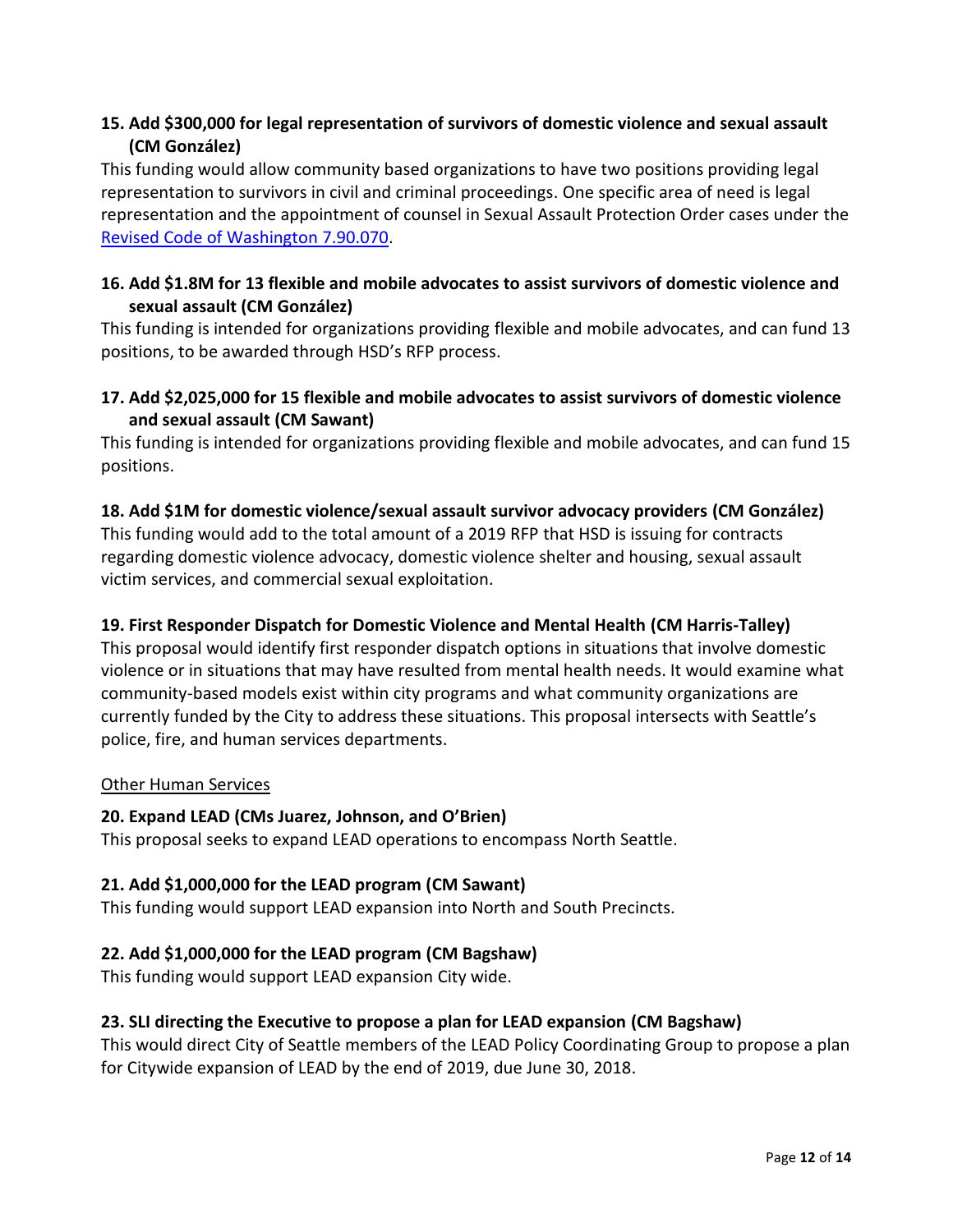## **24. Add \$350,000 for transit passes to service agencies (CM O'Brien)**

This funding would provide subsidized transit passes to agencies to distribute to persons who are homeless and/or low income; easing utilization of multiple transit systems for homeless families and individuals is important in remedying homelessness challenges.

## **25. Add \$10,000 to Finance General for community engagement regarding summit recommendations (CP Harrell)**

This funding would support community engagement by HSD to inform recommendations from the summit of the Seattle Leadership, Intervention, and Change (LINC) Steering Committee of the Center for Children & Youth Justice. The summit is planned for Spring 2018 and recommendations will be issued thereafter.

### **26. Ensuring equitable access to services for marginalized communities (CM Herbold)**

This proposal seeks to ensure equitable access for marginalized communities by utilizing culturally responsive data and applied evidence frameworks.

### **27. Add \$33,000 to fund food banks (CM O'Brien)**

This funding would support a food bank such as FamilyWorks, to help individuals and families better meet their food security needs.

## **28. Add \$60,000 for senior services without walls and additional programming for seniors (CMs Juarez and Bagshaw)**

This funding would support organizations like Sound Generations that would provide services in Lake City and programming in Northgate for seniors, including access by phone or online to groups or classes, enhancing social participation and support for seniors.

### **29. Add \$36,400 for an elder companionship program (CM Bagshaw)**

This funding would support an organization like Full Life Care, that pairs older adults with community volunteers for companionship visits intended to strengthen their support network.

### **30. Add \$324,440 for kinship care (CM González)**

This funding would support kinship families providing care, which ensures that a framework of care for children and seniors is culturally and linguistically responsive. Funds would help agencies and caregivers to coordinate resources, and provide ongoing professional development, trainings and respite activities.

### **31. Add \$25,000 to support training for a pilot program to help youth and young adults in the criminal justice system (CP Harrell)**

This funding will support training staff to prepare for a pilot using a holistic approach to create adolescent programming for youth and young adults engaged in the criminal justice system. The program is called Habilitation Empowerment Accountability Therapy (HEAT) for Youth. Funding of \$10,000 will be used to train the trainers needed to implement the pilot program. King County is providing funding for programming piece of the pilot. The additional \$15,000 will be used to train additional City of Seattle and King County Juvenile Court system staff, chemical dependency